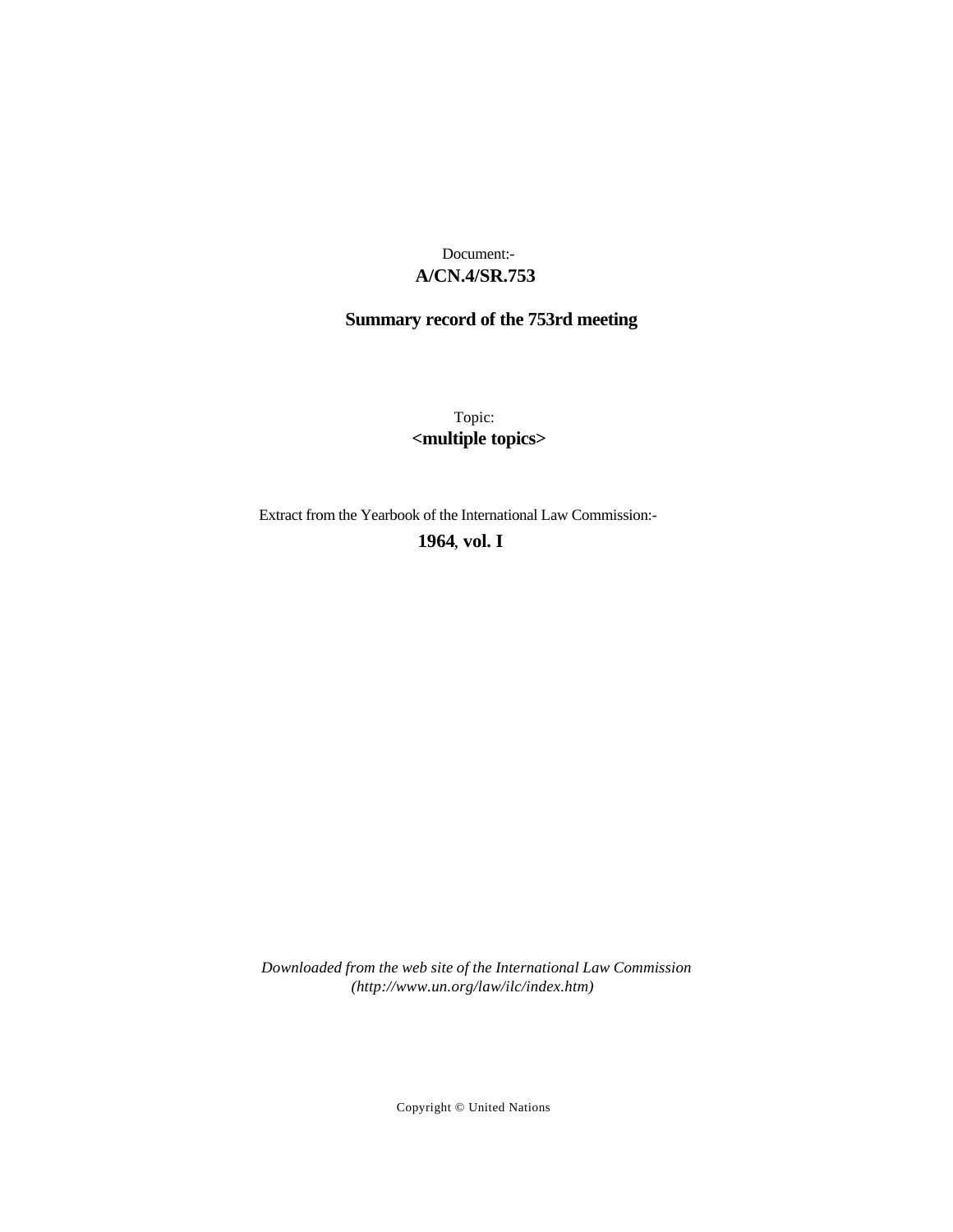79. As to the idea of " another instrument", he was inclined to agree with the Special Rapporteur rather than the Chairman. The Commission, when discussing Part I of the draft articles, and prompted by the regulations on the registration of treaties, had decided to disregard oral treaties entirely <sup>7</sup> and not to take sides in the argument on whether, since the entry into force of the United Nations Charter, oral treaties were still recognized in international law. The word " instrument" should therefore be retained, but with the proviso that it was the treaty itself that entered into force ; the " instrument" might sometimes be merely evidence of the treaty's existence.

80. Paragraph 2 also raised a question of doctrine, namely, whether a treaty containing provisions that differed from the rule laid down in paragraph 1 could debar the parties from resorting to another method of amending an earlier treaty by a later one: should the new instrument be based on the rules concerning amendment laid down in the previous treaty ? It might also be asked whether " the established rules of an international organization" were of such overriding force that States could not make any other arrangement. In the case of a treaty concluded within such an organization, naturally discipline required that the members should observe its rules. But if only two States members of an international organization were concerned, and the organization proposed, recommended or laid down a procedure governing relations among its members, the point was open to doubt.

81. Lastly, article 67, which was linked with articles 68 and 69, raised the question of the meaning of the term " multilateral treaties ". The Commission had defined a " general multilateral treaty ", but it had not given a general definition of a " multilateral treaty". Did articles 68 and 69 constitute exceptions to article 67 with regard to all multilateral treaties, including not only those that where not really of " general interest", but also all the others that were only tripartite or had very limited effects between certain States ?

The meeting rose at 1 p.m.

## **753rd MEETING**

*Friday, 26 June 1964, at 10 a.m. Chairman:* Mr. Roberto AGO *Later:* Mr. Herbert W. BRIGGS

#### **Yearbooks and Summary Records of the Commission**

1. Mr. PAREDES said that the essential part of the considerable amount of work done by the Commission was not so much the formulation of definitive rules of law, which governments might or might not accept, as

the high-level exchange of views on legal questions and the trend to be followed in dealing with them. He therefore wished to thank the Secretariat, which had begun to distribute the *Yearbooks* containing the records of the debates, and hoped that the Spanish text of the summary records for 1963 would be issued shortly. If governments were expected to state their views, they must be given all the necessary material on which to base them.

2. The Commission's provisional summary records, however, were drafted in such a way that the speaker did not recognize his own statements ; either the text made him say the opposite of what he had really said, or it stressed subsidiary points at the expense of essentials. That might be because the summary records were drafted in English and French and then translated into Spanish, or because the précis writers did not have the thorough knowledge of law required. In any event, it was essential that the Chairman should assert the speaker's right to correct the summary record, so as to ensure that it reproduced the thoughts he had expressed.

3. The CHAIRMAN said that the précis writer's work was not easy. Summarizing was a most difficult task, and the subjects dealt with by the Commission were highly technical. Besides, the members of the Commission represented different legal systems and different schools of thought, and not everyone could be expected to be familiar with all of them. Furthermore, although the speakers themselves knew what they considered important or secondary in their statements, their listeners might well gain quite a different impression. Members of the Commission usually spoke extempore, which was as it should be, but as a result, their mode of expression might not be so clear as their thinking, so that it was necessary to restrict the right to correct the summary records to some extent. If members entirely rewrote the summary of their own statements, some of the subsequent statements by other speakers might lose their point.

4. He himself had noted a very considerable improvement in the summary records. But members of the Commission should nevertheless have the broadest possible right of correction, and the Secretariat had never had any idea of contesting it.

5. Mr. ROSENNE pointed out that volume I of the English text of the Commission's *Yearbooks* for 1962 and 1963 had been distributed only the previous day; he hoped that the delay in publication would be further reduced in the future. It was essential for governments to have the *Yearbooks* as early as possible.

6. Associating himself with the Chairman's remarks about the summary records, he said that as far as the English text was concerned they reported, in a generally accurate manner, difficult debates on what were sometimes esoteric subjects.

7. Mr. BRIGGS said he was glad that volume I of the *Yearboks* for 1962 and 1963 had appeared. It was important that those publications should be issued as early as possible so that they could be consulted by governments in preparing their comments on the Commission's drafts.

*<sup>7</sup> Ibid.,* **p. 163, para. (10).**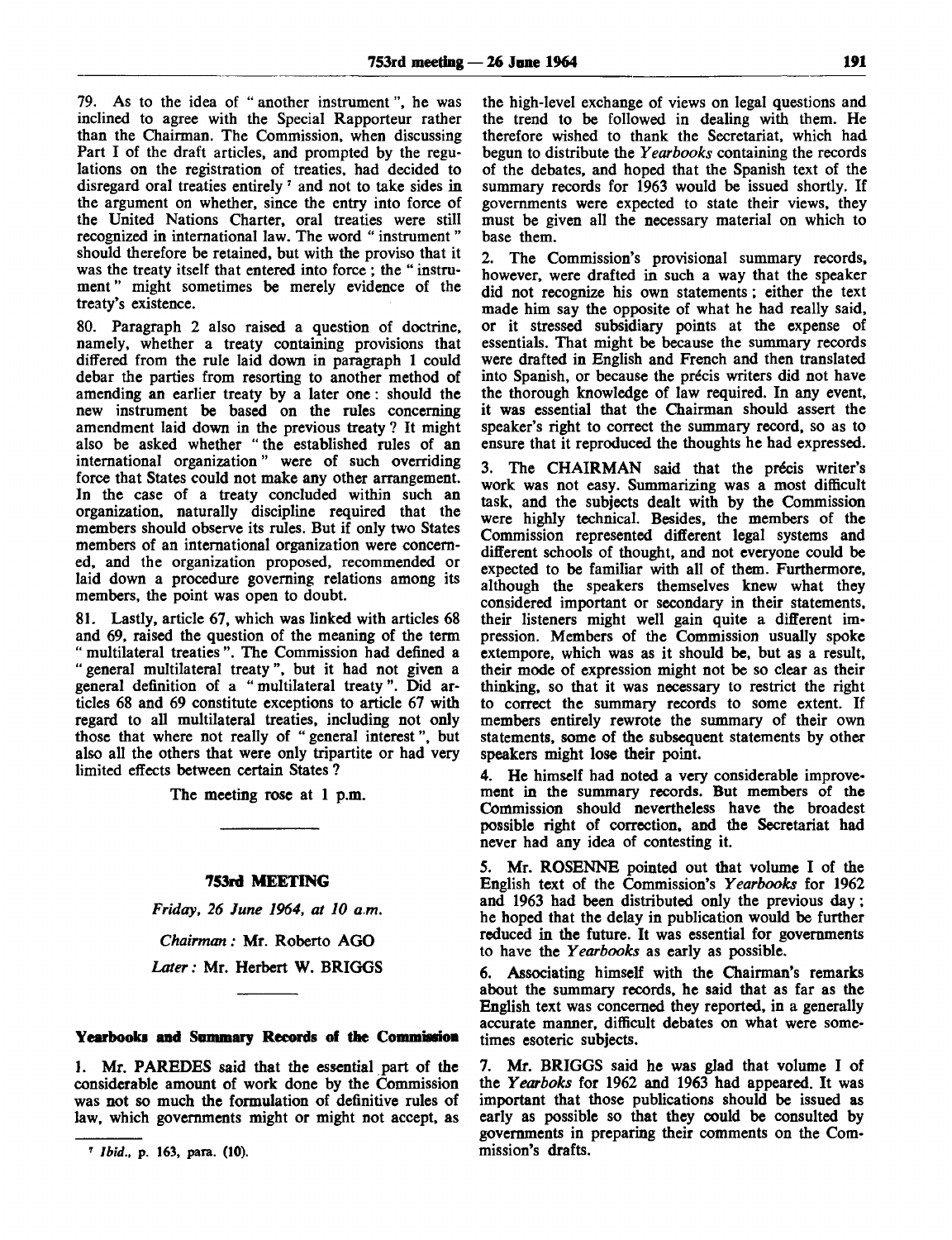8. He agreed with the Chairman that there had been an improvement in the summary records at the present session.

9. Mr. LACHS also expressed his satisfaction at the publication of the *Yearbooks.*

## **Law of Treaties**

### *(continued)*

## [Item 3 of the agenda]

ARTICLE 67 (Procedure for amending treaties) *(continued)*

10. The CHAIRMAN invited the Commission to continue consideration of the redraft submitted by the Special Rapporteur for article 67.<sup>1</sup>

11. Mr. PAREDES thought that paragraph 1 gave the impression that any amendment of a treaty involved the conclusion of a new treaty replacing the earlier one. That was certainly not the meaning the text should bear or the meaning the Special Rapporteur had intended to convey. Amendments differed in scope and might affect essential or subsidiary points, so that it might not be necessary to conclude a new treaty. The parties might simply agree to extend their rights and obligations. Amendment was merely a new application of the same rule of law, not the replacement of one rule of law by another.

12. The term " modification ", which it had sometimes been suggested should be replaced by "amendment", had given rise to some interesting discussion. In his own view, neither term was appropriate. The idea of amending included, up to a point, that of correcting an error, while the term "modification" was also restricted in scope — by no means so broad as "revision ", which meant a fresh study of the essential elements of the text. Revision did not mean a complete change: it might affect only part of a treaty, but it would still relate to its bases or fundamentals. On the other hand, there was no denying that governments used the term "revision" very frequently, and it was Commission's duty to give a precise meaning to terms that were in current use in international life; in that particular case it must ensure that " revision " was not understood in the sense in which certain governments used it, i.e. to mean any change whatever in the system provided for by a treaty, regardless of whether the treaty was void or voided or whether some derogation from, or termination of, the treaty had been proposed. For those reasons he still advocated the use of the term "revision".

13. Sir Humphrey WALDOCK, Special Rapporteur, said that in the light of the criticism made by some members at the previous meeting that his redraft of article 67 was too stringent and did not allow for more informal methods of amending a treaty, he proposed that it should be further revised to read :

" A treaty may be amended by agreement between the parties. Except in so far as the treaty or the established rules of an international organization may otherwise provide, such agreement may be embodied

- " *(a)* in an instrument drawn up in accordance with Part I in such form as the parties shall decide; or
- *"(b)* in communications made by the parties to the depositary or to each other."

If it was acceptable to the majority, that text would satisfy him. Although it would by implication cover the case of amendment by subsequent practice, that particular point might need to be dealt with more explicitly in some other part of the draft.

*Mr. Briggs, First Vice-Chairman, took the Chair.*

14. Mr. VERDROSS supported the Special Rapporteur's new proposal, which was a great improvement because it spoke of agreement " between the parties ", whereas the earlier text had not made it clear by whom the instrument was concluded.

15. Mr. ROSENNE said that the new text proposed by the Special Rapporteur was acceptable. He had no strong views about the term to be used in the title of section II as he did not believe that from the strictly legal standpoint there was any substantial difference between amendment, revision and modification. There might be some advantage, however, in following the language of Chapter XVIII of the Charter and explaining the matter in the commentary, even if a slight discordance between the texts in the different languages would result.

16. He regretted that the Special Rapporteur had not made the whole of his new article 67 subject to the terms of the treaty or to the established rules of an international organization, but if the majority thought the proposed formulation satisfactory he would not press the point.

17. The Commission need not concern itself with the amendment of bilateral treaties. Obviously they could not be amended unilaterally, and the situation was to some extent analogous to that of reservations to bilateral treaties, which the Commission had described in 1962 as presenting no problem.<sup>2</sup>

18. The word "instrument" was the correct term to describe the document incorporating an amendment formally adopted. As in the case of an agreement to terminate a treaty, it was implicit that the theory of the so-called " equal act" would not apply to such an instrument, and that point should be mentioned in the commentary in order to preserve the degree of flexibility desired by some members of the Commission.

19. Some care would have to be taken to make it plain that the expression "established rules of an international organization" meant the rules applicable to the treaty and not those applicable to the parties in their capacity as members of the organization. Unless that drafting point were dealt with, the text might be open to some unforeseen interpretation.

**<sup>1</sup> See previous meeting, para. 56.**

**<sup>\*</sup>** *Yearbook of the International Law Commission, 1962,* **Vol. II, p. 176, para. (1).**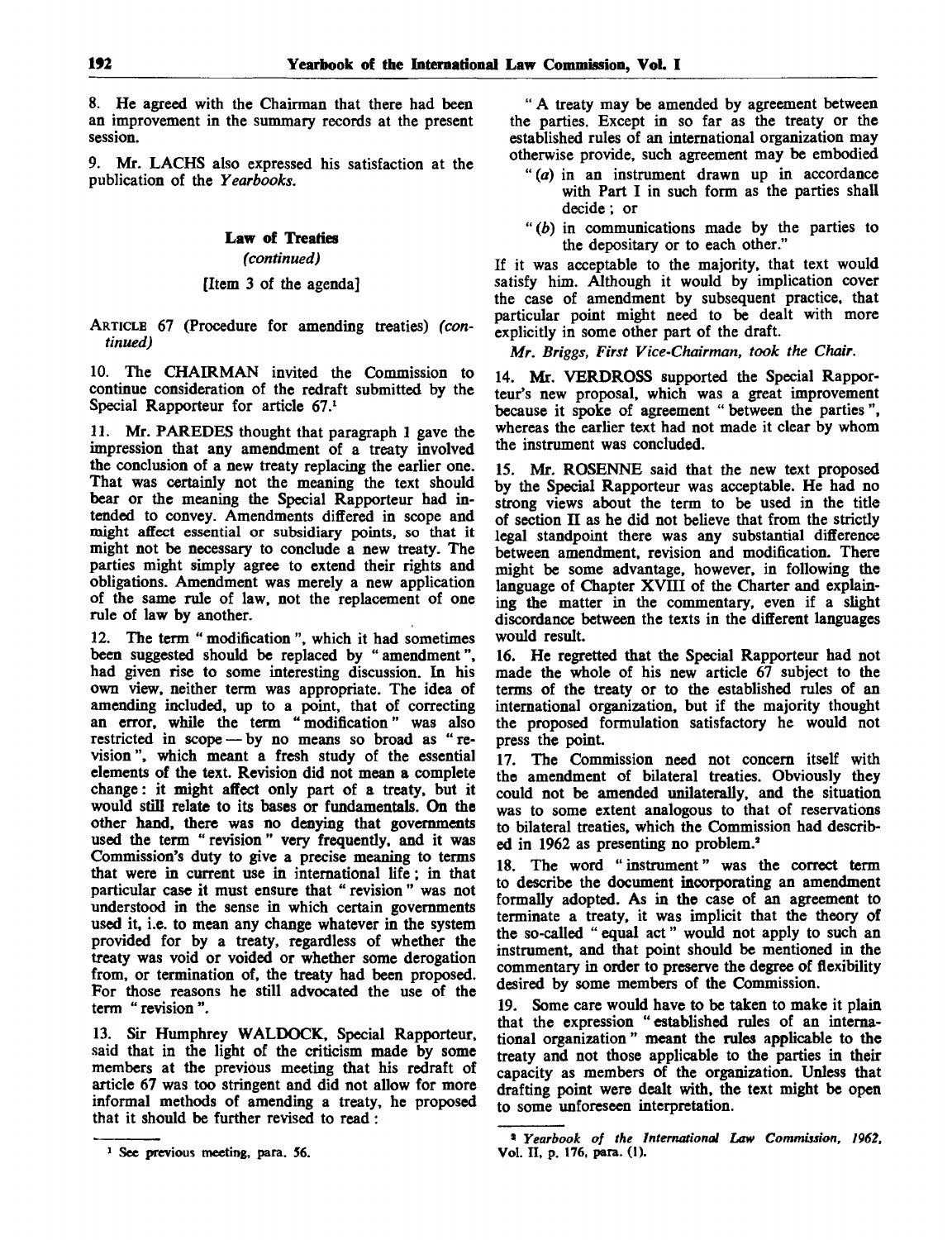20. Mr. AMADO said he found the Special Rapporteur's new text satisfactory.

21. Mr. ELIAS said he approved of the new text, which was similar to one he had intended to propose himself. It might perhaps be shortened in the course of review by the Drafting Committee.

22. Mr. YASSEEN said that the procedure contemplated in the article was logical: what had been done by *mutuus consensus* could be changed by *mutuus dissensus.* Nevertheless, he foresaw some difficulties in the application of the article.

23. In the first place, must the amendment take exactly the same form as the treaty, in accordance with the theory of the " contrary act" ? Some writers had maintained that it must, but there was nevertheless some practice in the matter showing more flexible methods: the parties were sometimes satisfied with an exchange of notes or concordant declarations. The text should accordingly be based on that practice. The amendment need not necessarily take the same form as the treaty; the essential point was that the parties should really consent to it. Thus the new wording proposed by the Special Rapporteur was satisfactory, as it did not depart from the accepted general principles.

24. Consequently, it might perhaps be better not to refer in the article to other forms of implicit amendment, such as amendment consequent upon mere conduct in the application of a treaty. The greatest caution should be observed in that respect, for conduct in itself might not be evidence of the will to amend the provisions of a treaty. In practice, an attitude implying amendment might be regarded as a continuous violation of the treaty by one party. The other party might refrain from protesting vigorously out of resignation or courtesy, or because there was little at stake, but that did not prove that it had consented to the amendment.

25. Mr. JIMENEZ de ARfiCHAGA, commenting on the new draft submitted by the Special Rapporteur, said that it attempted to be symmetrical with article 40 on termination.<sup>3</sup> However, some questions were raised which might create unnecessary difficulties, such as the question whether unanimous consent was needed to amend a treaty. There was not an exact parallel in that respect, because while termination required unanimous agreement, the *"inter se"* technique of amendment allowed that requirement to be dispensed with in certain cases. It would therefore be wiser not to go into that question, especially as the two following articles correctly solved the substantive problems. Article 69 covered the special case of *inter se* agreements, an example of which was the practice of the five permanent members of the Security Council not to regard abstentions from voting as an exercise of the veto. That practice was an instance of " *inter se* " *de facto* amendment not touching upon the rights of other States Members of the United Nations and therefore not requiring their consent.

26. It would also be preferable not to mention the methods by which amendment could be effected. The methods mentioned in the new text did not by any means constitute an exhaustive list: among others, they did not include record of agreement by parallel statements before an international organ, as in the case of the Security Council practice regarding abstention, or subsequent practice, to which Mr. Tunkin had called attention. It would not be appropriate to deal with amendment by subsequent practice as a matter of interpretation.

27. He therefore considered that article 67 should be restricted to the subject-matter of the original article 68, paragraph 3 (A/CN.4/167/Add.l) and should only provide that, except in so far as the treaty or the established rules of an international organization stipulated otherwise, the rules laid down in Part I applied to the conclusion and entry into force of any instrument designed to amend a treaty.

28. Mr. TABIBI said he could have accepted the first redraft of article 67 with the deletion of the words " modifying its provisions " in paragraph 1. The new text proposed would cover not only amendment in the strict sense of the term, but also any amplification of the original treaty.

29. One point would need to be determined: what would be the position of a party not a member of an international organization, which was opposed to amendment of a treaty that was to be amended in conformity with the rules of that organization ?

30. Mr. TUNKIN said that in practice nearly all modern treaties contained provisions concerning their amendment and revision, so that difficulties about the procedure to be followed for their amendment rarely arose. The problem not covered in either of the redrafts of article 67 was whether a treaty could be modified by the development of custom accepted as law by the parties. He appreciated the danger, mentioned by Mr. Yasseen, of recognizing such a possibility.

31. The first part of the new text proposed by the Special Rapporteur was acceptable, but the latter part of sub-paragraph *(b)* was too vague where it spoke of an agreement being embodied in communications between the parties.

32. He was inclined to doubt whether there was much need for such an article, particularly as it would be virtually impossible to devise rules which could adequately meet the requirements of States and which would not in some way be a hindrance in a sphere in which practice was extremely flexible.

*Mr. Ago resumed the Chair.*

33. Mr. LACHS said that the new text proposed by the Special Rapporteur was an improvement on the previous one, but he would suggest that, by analogy with article 40, the amendment of a treaty required the agreement of all the parties. The document in which the amendment was embodied could take various forms, and as it stood the provision was not exhaustive; that point would require further consideration.

**<sup>3</sup>**  *Official Records of the General Assembly, Eighteenth Session, Supplement No. 9, p.* **15.**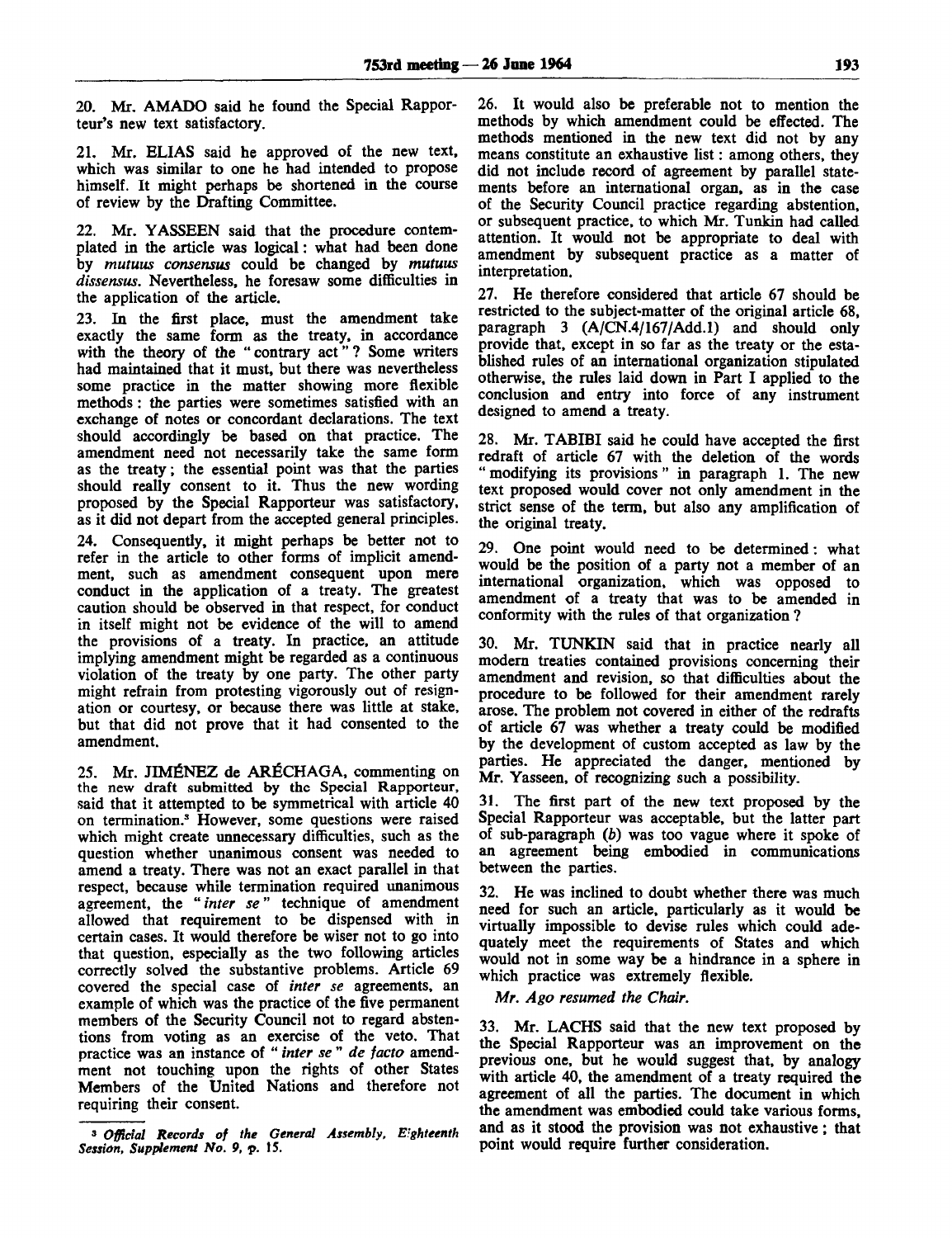34. A clear distinction should be drawn between interpretation, which gave life to a text, and a formal amendment, which changed an existing instrument. For example, by a process of interpretation chapters XI to XIII of the Charter had acquired a new meaning without having been formally amended.

35. If the rules of an international organization were to be mentioned, the reference should be to those laid down in its constituent instrument.

36. Mr. LIU said he hoped the principle of peaceful change which had been enunciated in the Covenant of the League of Nations would receive adequate mention in the commentary. There seemed to have been some shift of opinion in the Commission, for whereas initially it had been inclined to be cautious, it was now discussing various ways of effecting revision. In view of some uncertainties in the new text prepared by the Special Rapporteur, he would prefer a formula on the lines suggested by Mr. Jiménez de Aréchaga.

37. Mr. EL-ERIAN said it might prove extremely difficult to draft a satisfactory provision because a number of the issues involved were controversial. The Commission had moved a long way from Lord McNair's assertion that treaty revision was a matter for politics and diplomacy;  $\frac{4}{3}$  it seemed to be contemplating a fairly strict provision.

38. The opening proviso in the Special Rapporteur's original text of article 67 (A/CN.4/167/Add.l) had been reintroduced in the latest redraft in the words " except in so far as the treaty or the established rules of an international organization may otherwise provide". Such a clause would only be acceptable if it referred to the procedure for amendment, for in his opinion the principle of the amendment of a treaty could not be barred altogether by the actual terms of the treaty.

39. Sir Humphrey WALDOCK, Special Rapporteur, explained that an important point of substance was involved in the fact that article 67 did not refer to the agreement of " all the parties " as did article 40, which dealt with termination.

40. There had been general recognition of the need, in dealing with the amendment of multilateral treaties, to strike a balance between stagnation and flexibility. In his first draft of the articles on the amendment of treaties (A/CN.4/167/Add.l) he had attempted to strike that balance by means of the provisions of article 68, paragraph 3, which specified that the rules laid down in Part I applied to the amending instrument. For the adoption of the text of that instrument, the rules embodied in article 6<sup>5</sup> would therefore apply. Provision was thus made for the adoption of the text by a twothirds majority at an international conference and, where appropriate, for the application of the voting rule of an international organization, while the requirement of unanimity remained the residuary rule.

41. Where multilateral treaties were concerned, there was a strong case for drawing a distinction between amendment and termination. When a treaty was terminated, the rights of the parties ceased to exist; when it was amended, the parties which did not wish to accept the amendment remained bound by the original treaty, except or those rare cases in which the treaty itself, or the applicable rules of an international organization such as WHO, laid down that an amendment adopted by a specified majority was binding upon all the parties, including the minority which had opposed the amendment.

42. It was with those thoughts in mind that he had prepared the new draft of article 67.

43. The CHAIRMAN, speaking as a member of the Commission, said he was surprised that the Special Rapporteur's text should give rise to so many difficulties, some of which were surely rather imaginary. It would be paradoxical and regrettable if, owing to disagreement, the Commission had to drop the article, which formed the counterpart to article 40 on the termination of treaties. In that connexion he would like to know whether the Special Rapporteur meant to make a distinction between the two articles by saying " agreement of all the parties" in article 40 and " agreement between the parties " in article 67.

44. Reference had been made to the amendment of treaties by State practice. In his view, interpretation could ultimately lead to a kind of modification of a treaty, even though the parties, unlike jurists, believed that only interpretation was involved. In some cases, however, he thought that the emergence of a particular practice actually resulted in amendment in the true sense of the term. For instance, as a result of technical developments, certain clauses of the treaties relating to the laws of war had become obsolete, which in fact amounted to an amendment. But he did not think that point should be taken up at present. The same problem arose in connexion with article 40, and the Commission had not taken it up when considering that article. The question should probably be considered as a whole, perhaps when the Commission came to deal with interpretation. For the time being he was satisfied with the text proposed by the Special Rapporteur.

45. Mr. TUNKIN said he had taken "agreement between the parties " to mean " agreement of all the parties ".

46. Sir Humphrey WALDOCK, Special Rapporteur, said he had deliberately not used the word "all", in order to introduce a distinction between the termination and the amendment of a treaty.

47. The CHAIRMAN, speaking as a member of the Commission, asked the Special Rapporteur whether the clause beginning with the words " Except in so far as " did not constitute a sufficient safeguard. It was hard to think of other cases in which a treaty could be amended without the consent of all the parties.

48. Sir Humphrey WALDOCK, Special Rapporteur, said that the great majority of modem amendments to

**<sup>4</sup>**  *The Law of Treaties, 1961,* **p. 534.**

**<sup>5</sup>**  *Yearbook of the International Law Commission, 1962,* **Vol. H, p. 166.**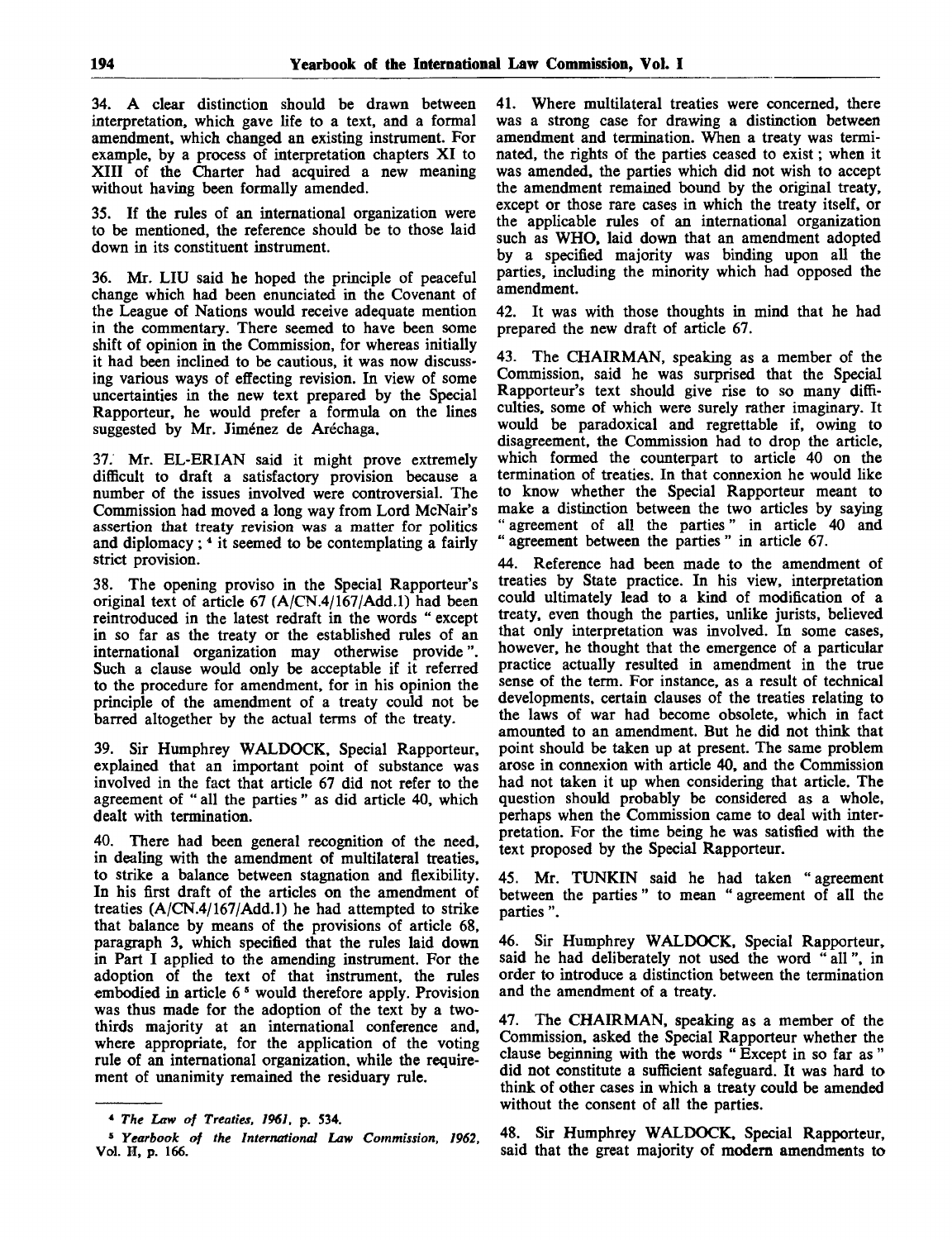multilteral treaties had been made without the consent of all the parties to the original instrument and in the absence of any provision in the original treaty explicitly providing for such a procedure.

49. Mr. YASSEEN observed that the Special Rapporteur's new draft also covered the case of amendment of a treaty by *inter se* agreement among some of the parties.

50. He asked Mr. Tunkin whether, when speaking of international custom, he had been referring to custom in the sense of usage, or to customary rules of international law.

51. Mr. TUNKIN replied that the terms "usage" and " custom " had given rise to considerable confusion. Strictly speaking, " custom" meant a customary rule of international law. The term " usage" applied to a practice which was not accepted as law. In view of the tendency in some quarters to use the term " custom " rather loosely in the sense of " usage ", he preferred to avoid that term and to employ the expression "customary norm or rule of international law " - an expression that could give rise to no misunderstanding, because it made clear that the reference was to a rule of law and not to a mere practice. In that connexion, he drew attention to Article 38, paragraph 1 *(b)* of the Statute of International Court of Justice which referred to " international custom as evidence of a general practice accepted as law." That provision of the Statute made it clear that, contrary to the assertion of Statute made it clear that, contrary to the assertion of<br>Kelsen,<sup>6</sup> practice by itself did not constitute international law.

52. He suggested that article 67 should be formulated in such a way as to confine its provisions within the framework of the law of treaties, but not to exclude some other ways of modifying treaties, such as the operation of a rule of customary international law.

53. The Drafting Committee should be invited to amend the article so as to cover that point, though the task would not be an easy one.

54. Mr. YASSEEN said that, in referring to international custom considered as a set of rules of law, Mr. Tunkin had raised a very important matter, to which he (Mr. Yasseen) had referred during the discussion of article 64.<sup>7</sup> Mr. Tunkin had given the Commission yet another reason why it should study the whole question of the relationship between conventional and customary rules. There was no denying that the provisions of a treaty could become obsolete — a phenomenon that had been analysed as the effect of a supervening customary rule which put an end to the treaty or modified some of its provisions. In such a case, the amendment of the treaty was not brought about by the mutual agreement of the parties, which only came into play if, and in so far as, it could be considered as a factor contributing to the formation of the custom. The Commission should consider the

possibility of studying, in the context of its draft, the problem of conflict between conventional rules and rules of law derived from other sources.

55. Mr. de LUNA congratulated the Special Rapporteur on his new draft of article 67. The basic idea of the article had been to facilitate the development of international law and to prevent clashes between law and politics from leading to dangerous international conflicts.

56. The new article 67 appropriately emphasized the need for agreement between the parties. But that agreement need not necessarily be of a formal kind ; international law was very flexible in that respect, since it permitted the conclusion of an international agreement even by means of signals ; for example, the use of the white flag for concluding a truce.

57. The interpretation of a treaty could serve to clarify its provisions or to fill any gaps in them. It could not serve to replace an old rule by a new one or settle the case in which a rule became obsolete because it had ceased to be effective.

58. The parallel between articles 40 and 67 was not complete. In the case of termination under article 40, the treaty was extinguished for all the parties. In the case of amendment of a multilateral treaty, if the *inter se* process was accepted, the amendment could be made without the agreement of all original parties.

59. He was prepared to accept the new formulation of article 67, but he urged that the Commission should consider how to deal with the points raised by Mr. Tunkin and Mr. Lachs. In doing so it should take care not to prejudice any member's doctrinal position with regard to customary international law. For his part, he could not agree that the rules of customary international law had their source in the tacit agreement of States.

60. Mr. ROSENNE stressed that article 67 did not stand alone; it should be read in conjunction with articles 68 and 69.<sup>8</sup> Article 68 specified the rights of all the parties to a multilateral treaty in regard to proposals for amendment. If article 67 were considered together with article 68, it was likely that the problem which had arisen would become largely one of drafting. It would therefore be advisable to refer both articles together to the Drafting Committee.

61. He agreed with Mr. Tunkin that section II, on the modification of treaties, dealt with the law of treaties and not with other branches of international law.

62. Mr. BARTOS said that, for the reasons given by Mr. El-Erian and Mr. Yasseen, he had the same objections to the new draft or article 67 proposed by the Special Rapporteur as he had put forward at the previous meeting with regard to the former version.<sup>9</sup>

63. Mr. BRIGGS said that there was obviously more than one way of amending a treaty, but articles 67 to 69

<sup>•</sup> Kelsen, H., *Principles of International Law,* New York, 1932, pp. 307 *et seq.*

<sup>7</sup> 740th meeting, paras. 44-45.

<sup>8</sup>  **See previous meeting,** para. 56.

<sup>9</sup>  *Ibid.,* paras. 78-81.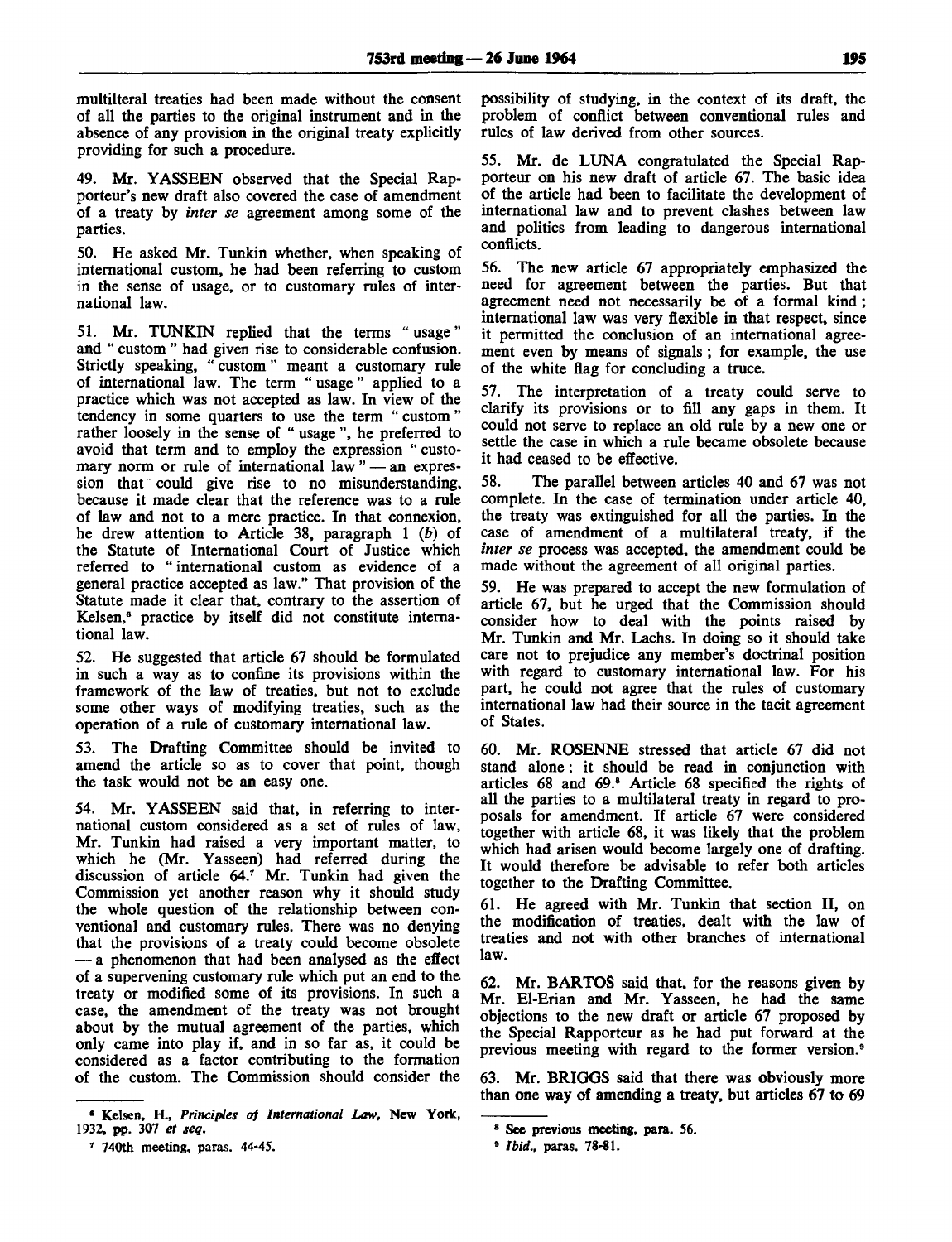dealt with a particular type of amending instrument. For that reason, he favoured the former redraft of article 67, stating that "The amendment of a treaty is effected by the conclusion and entry into force of another instrument modifying its provisions ", with the addition of a proviso such as " or by agreement between the parties ". The actual wording could be left to the Drafting Committee, but he thought it important that the Commission's draft should contain a provision on the lines of article 67.

64. He agreed with Mr. Lachs that a distinction should be made between the amendment of a treaty and the process whereby a new meaning was given to its provisions by interpretation.

65. Mr. RUDA said he thought article 67 should be retained in the draft. He was also in favour of retaining the main idea expressed in the first sentence of the Special Rapporteur's new draft, namely, that a treaty could only be amended by agreement between the parties or with their consent. With regard to the subsidiary idea — the manner in which a treaty could be amended — on the whole he approved of the formula suggested in the new draft, but he thought the Commission should take into consideration the comments made by Mr. Tunkin and Mr. Lachs.

66. In order to leave greater latitude to the will of the parties, it should be added that they could amend a treaty by any procedure they considered appropriate.

67. Mr. CASTRÉN said he agreed with Mr. Jiménez de Aréchaga. Perhaps the best solution might be to reintroduce the original text of article 68, paragraph 1 (A/CN.4/167/Add.l), which had only referred to amendment of a treaty by an instrument, without mentioning any other possibility.

68. Sir Humphrey WALDOCK, Special Rapporteur, said he thought article 67 could now be referred to the Drafting Committee, which should be able to produce a generally acceptable text.

69. He was not in favour of introducing a reference to customary international law. To do so would result in an imbalance, since no reference to customary international law had been made in other articles of the draft. Moreover, it would introduce an element of confusion into the provisions of article 67, the purpose of which was to clarify the rules applicable to the more formal kind of revision of treaties.

70. As to the problem of the effect on treaties of changes in the rules of general international law, and of the emergence of new rules of customary international law, he would have to consider that matter when reformulating article 56 on the inter-temporal law.

71. Mr. AMADO said he thought that interpretation should not be mentioned in connexion with the amendment of a treaty. In fact, interpretation very often had the opposite effect and restored the original meaning of a treaty after it had been distorted.

72. He was opposed to tendency to go into unnecessary details when speaking of custom : to speak of " custom "

in international law was to speak of international law itself, from which custom could not be expected.

73. The Drafting Committee should base its text of the article on the Special Rapporteur's latest draft, amended as suggested by Mr. Ruda.

74. As to the choice between the words " the parties " and " all the parties ", he did not see how the second expression could be regarded as saying any more than the first. A reference to " the parties" in connexion with a treaty certainly meant all the parties.

75. The CHAIRMAN, speaking as a member of the Commission, said that in his view the word " all" before " the parties " in article 40 was redundant.

76. He would like to make two recommendations to the Drafting Committee. First, as Mr. Amado had just pointed out, interpretation should not be confused with amendment: it would be dangerous to include under the term " interpretation" matters that were entirely different. Secondly, reference had been made to the amendment of treaties by the formation of customary rules. In practice, such cases were very rare. It happened much more frequently that a treaty was amended by tacit agreement or by the conclusion of another treaty, which, by implication, involved the amendment of the first treaty.

77. Sir Humphrey WALDOCK, Special Rapporteur, said that whatever views mights be held on the matter, it had to be admitted that a very real difficulty arose in practice. Even where the intention in a multilateral treaty was that any amendment required the consent of all the parties, an amending instrument had been known to enter into force without being ratified or accepted by all the parties to the original treaty.

*Article 67 was referred to the Drafting Committee for consideration in the light of the discussion.*

ARTICLE 68 (Amendment of multilateral treaties) (redrafted by the Special Rapporteur)

78. Sir Humphrey WALDOCK, Special Rapporteur, said that, as Mr. Rosenne had pointed out, article 68 constituted an essential complement to article 67, particularly on the question of the unanimity of the parties. His redraft of article 68 read:

### " *Amendment of multilateral treaties*

*"* 1. Every party to a multilateral treaty has the right, subject to the provisions of the treaty,

" *(a)* to be notified of any proposal to amend it and to a voice in the decision of the parties as to the action, if any, to be taken in regard to the proposal;

" *(b)* to take part in the conclusion of any instrument drawn up for the purpose of amending the treaty.

" 2. An instrument amending a treaty does not bind any party to a treaty which does not become a party to that instrument, unless it is otherwise provided by the treaty or by the established rules of an international organization.

" 3. The effect of an amending instrument on the obligation and rights of the parties to **the** treaty is governed by articles 41 and 65.